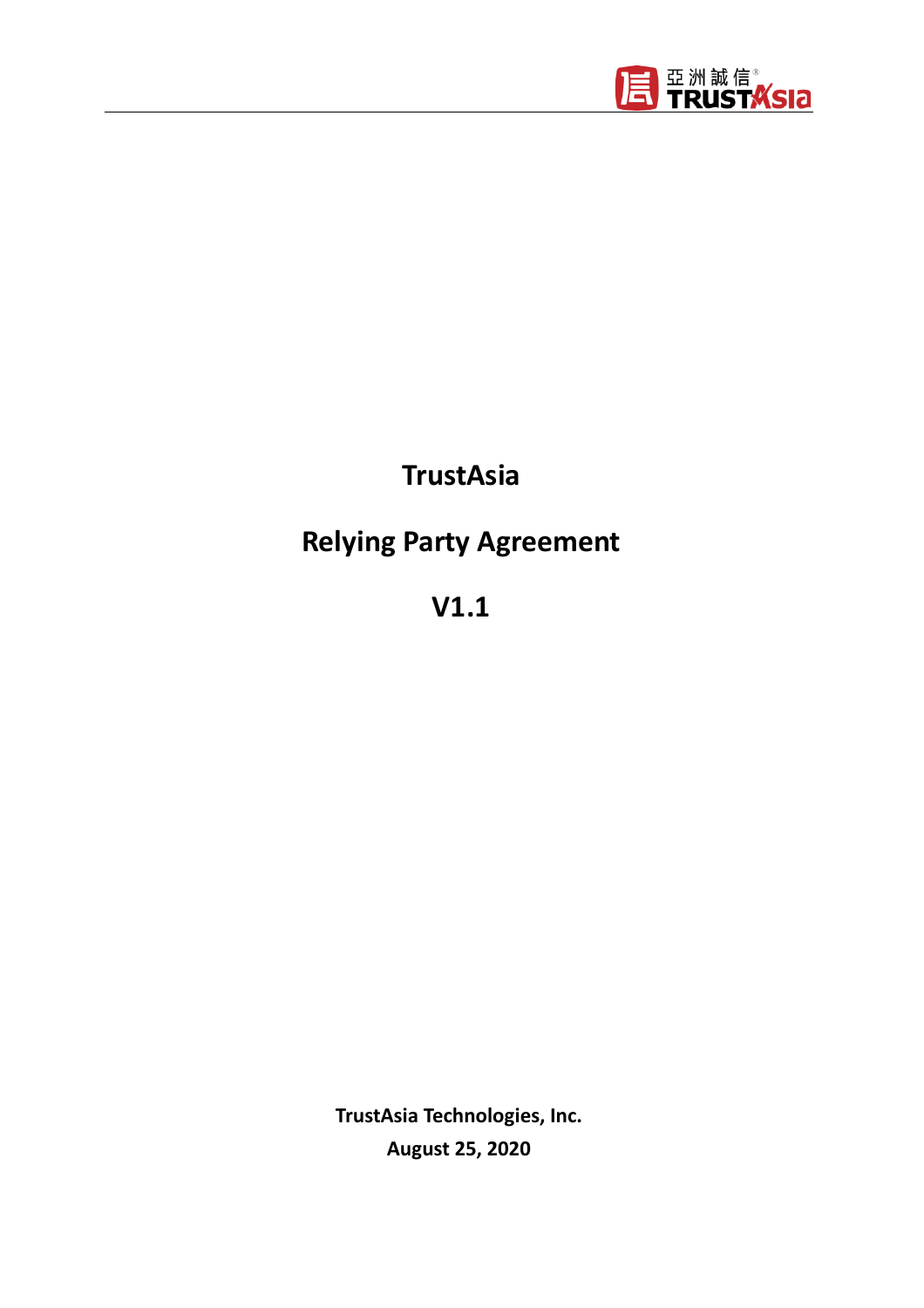

**NOTICE:** TrustAsia Technologies, Inc. ("TrustAsia") is a Certification Authority approved and established by the relevant state regulatory authorities to provide certification services in compliance with the Electronic Signature Law of the People's Republic of China. Before you rely on or trust a certificate issued by TrustAsia, or access or use TrustAsia's Certificate Revocation List (CRL), Online Certificate Status Protocol (OCSP) and other information ("TrustAsia repository"), you should first read and agree to the TrustAsia Relying Party Agreement (the "Agreement"). **Please read this Agreement carefully in its entirety before accepting it. If you do not agree to all or part of the terms of this Agreement, you may not rely on or use all certification products or services provided by TrustAsia. Your use of TrustAsia's certification products or services constitutes your acceptance of the terms of this Agreement in its entirety.**

#### 一、 **Keywords**

- 1. [ Certification Authority (CA)]: It is an entity that issues certificates and is a certain organization which is responsible for the establishment, issuance, revocation and management of certificates.
- 2. [Certificate Practice Statement (CPS)]: The announcement of business practices which is adopted by Certification Authority during the process of certificate and key issuance, management, revocation or update.
- 3. [Certificate]: The electronic document which uses digital signature to bind the public key and identity.
- 4. [Digital Signature]: An electronic signature realized by using an asymmetric cryptographic system to encrypt and decrypt the transformation of electronic records.
- 5. [Subscriber]: An entity that receives a certificate from a Certification Authority, also known as a certificate holder. In electronic signature application, subscriber is the electronic signer.
- 6. [Relying Party]: An entity that engages in related activities based on reliance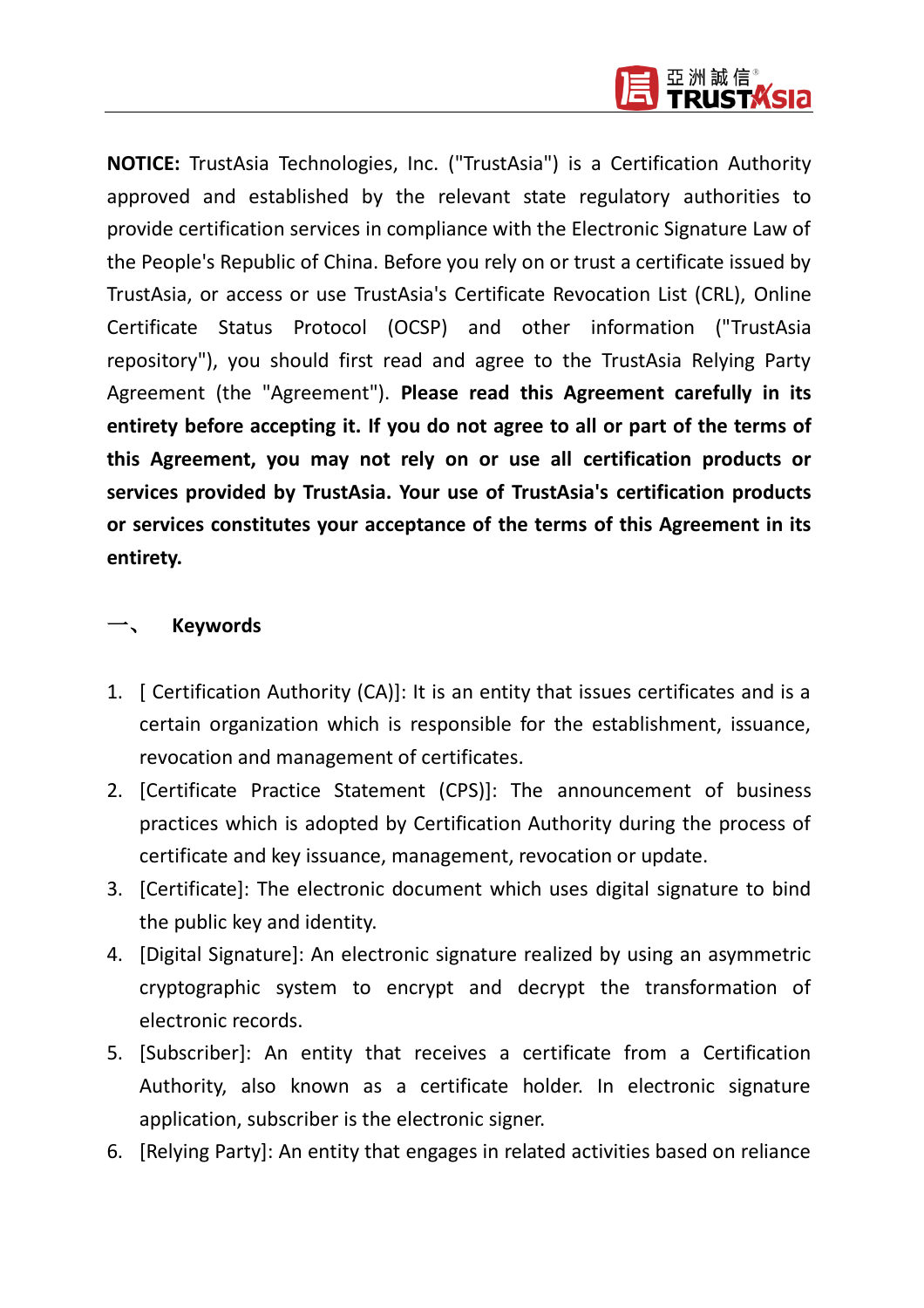

on certificates and/or digital signatures issued by TrustAsia.

7. [Relying Party Agreement]: An agreement that must be read and accepted by the relying party before validating, relying on, or using a certificate or accessing or using the TrustAsia Repository.

#### 二、 **TrustAsia product and service system**

- 1. The types of certificates issued by TrustAsia are as follows.
	- 1) TrustAsia has two sets of certificate chains under RSA and ECC according to different public key algorithms. TrustAsia Global Root CA G1 is the root certificate of RSA4096withSHA256 algorithm, which is valid for 25 years. Different RSA intermediate certificates are set up according to actual business types.
		- a) TrustAsia EV TLS RSA CA, which issues RSA EV TLS certificate.
		- b) TrustAsia OV TLS RSA CA, which issues RSA OV TLS certificate.
		- c) TrustAsia DV TLS RSA CA, which issues RSA DV TLS certificate.
		- d) TrustAsia EV Code Signing RSA CA, which issues RSA EV code signing certificates.
		- e) TrustAsia Code Signing RSA CA, which issues RSA code signing certificates.
		- f) TrustAsia Document Signing RSA CA, which issues RSA document signing certificates.
		- g) TrustAsia Secure Email RSA CA, which issues RSA secure mail certificates.
		- h) TrustAsia TimeStamping CA, which issues RSA timestamp certificates.
	- 2) TrustAsia Global Root CA G2 is the root certificate of ECDSA (P-384) with SHA384 algorithm, which is valid for 25 years and has different ECDSA intermediate certificates according to the actual business type.
		- a) TrustAsia EV TLS ECC CA, which issues ECC EV TLS certificate.
		- b) TrustAsia OV TLS ECC CA, which issues ECC OV TLS certificate.
		- c) TrustAsia DV TLS ECC CA, which issues ECC DV TLS certificate.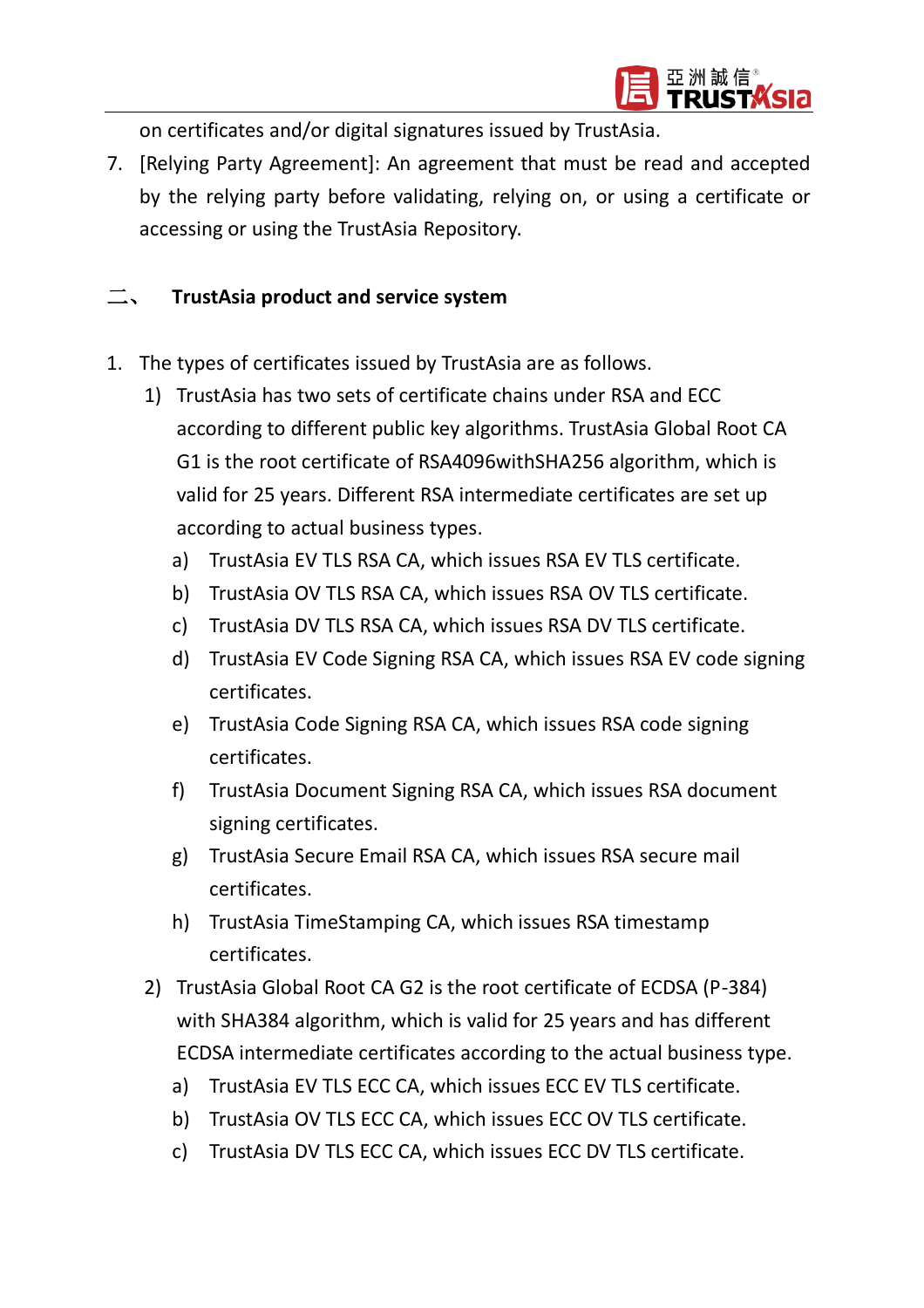

2. TrustAsia will offer three levels of certified products and services, each of which will provide specific and security features corresponding to the category.

- 1) Domain Validation certificates (DV): DV certificates provide a basic level of assurance and must not be used in scenarios requiring authentication. DV certificates can be used for digital signatures, encryption, and access control for non-commercial or low-value transactions that do not require proof of identity. DV certificates are issued based on procedures that ensure that the user's domain name is associated with a public key. These certificates do not verify the owner of the certificate subject.
- 2) Organization Validation certificates (OV): OV certificates provide a higher level of assurance than DV certificates. According to the terms of the CPS, such certificates can be used for organizational identity verification. OV certificate authentication involves verifying the information submitted by the certificate applicant against the source of the proof of identity.
- 3) Extended Validation certificates (EV): EV certificates are issued to organizations for digital signatures, encryption, and access control for high-value transactions requiring proof of identity. the assurance of subject identity provided by an EV certificate is based on the fact that the subject actually exists, that the subject has requested a certificate, and that the person submitting the certificate request on behalf of the subject is authorized to do so. EV certificates also provide assurance that the subject has the right to use the domain name listed in the certificate.

#### 三、 **The use of relying parties and reliance**

- **1. You warrant that any reliance on a certificate is based on an informed decision after taking reasonable care to verify the validity of the certificate and digital signature.**
- **2. You undertake that: You acknowledge and agree that you shall comply**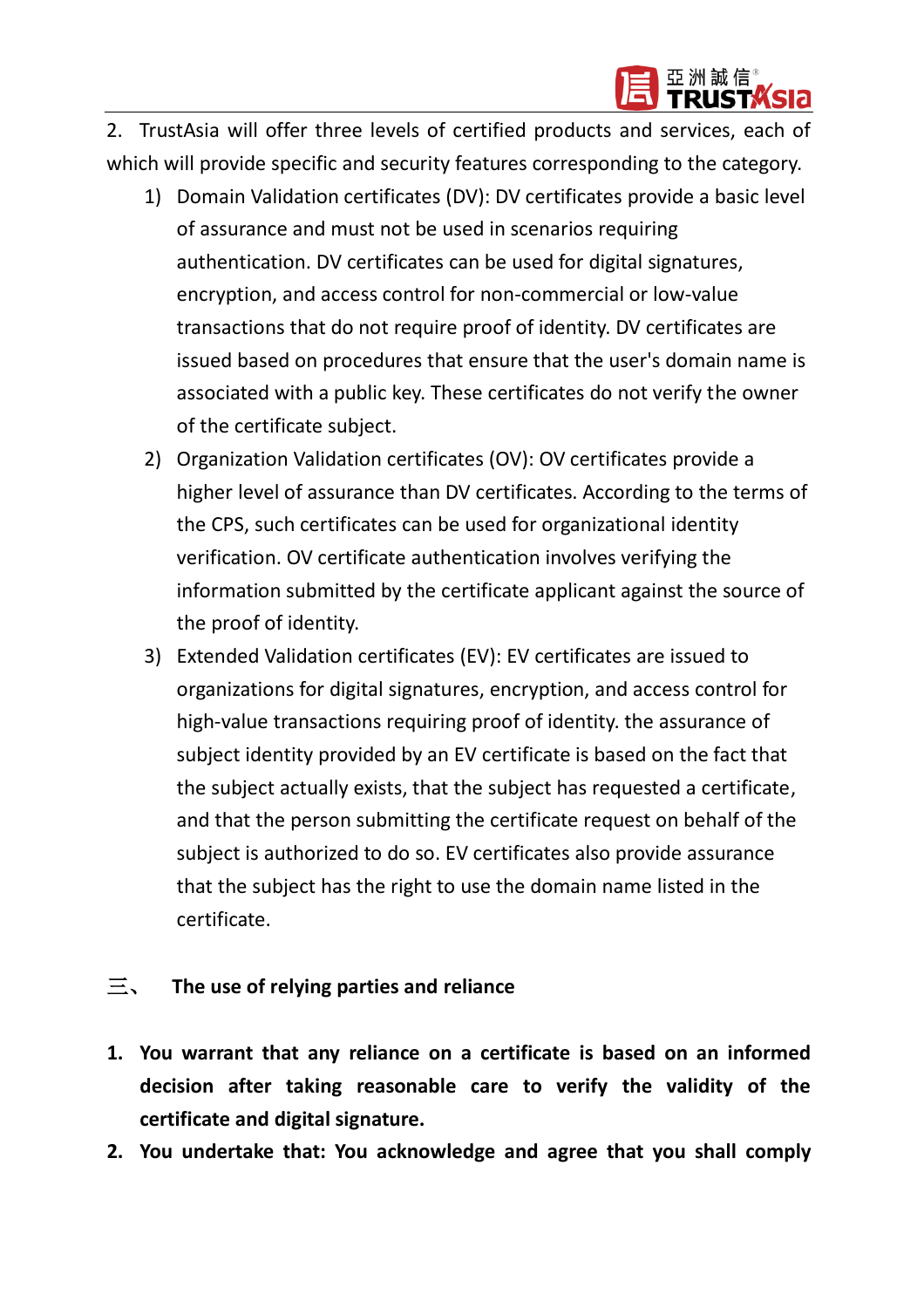

**with the relevant provisions of the TrustAsia CPS, in particular the terms of the relying party's responsibilities and obligations, when using our repository and when relying on or trusting any certificate issued by us.**

- 3. You are fully aware of and willing to assume all risks associated with relying on or trusting the Certificate and should not hold TrustAsia responsible in any way for evaluating the appropriateness of using the Certificate.
- 4. You should independently evaluate the appropriateness of using the information contained in the TrustAsia Repository and make your own decision as to whether to rely on or trust the information in the Certificate.
- 5. You should confirm that the certificate is used within the specified scope and period before relying on it; verify the chain of trust of the certificate; and confirm whether the certificate is revoked by querying the CRL or OCSP.
- 6. You shall use the information contained in the TrustAsia Repository only for the limited purposes permitted in the CPS and shall be solely responsible for any illegal and unauthorized use of the TrustAsia Repository and Certificates by yourself or other authorized persons.
- **7. You acknowledge and agree that: you shall be responsible for any loss caused by any act of your willfulness, fault or negligence in using or relying on the Certificate; if your act causes other third parties' loss, you shall be liable and hold the Company harmless from claims by third parties. TrustAsia or its subscribers shall be liable for any loss suffered by them as a result of:**
	- a) Failure to meet the obligations set forth in TrustAsia's agreements with Relying Parties and the TrustAsia CPS.
	- b) Failure to conduct a reasonable audit in accordance with the TrustAsia CPS specification, resulting in damage to TrustAsia or a third party.
	- c) relying on the certificate under unreasonable circumstances, such as the relying party knowing that the certificate has an excessive scope or duration of use or that the certificate has been or is likely to be stolen, but still relying on the certificate.
	- d) The relying party does not verify the chain of trust of the certificate.
	- e) The relying party does not confirm whether the certificate is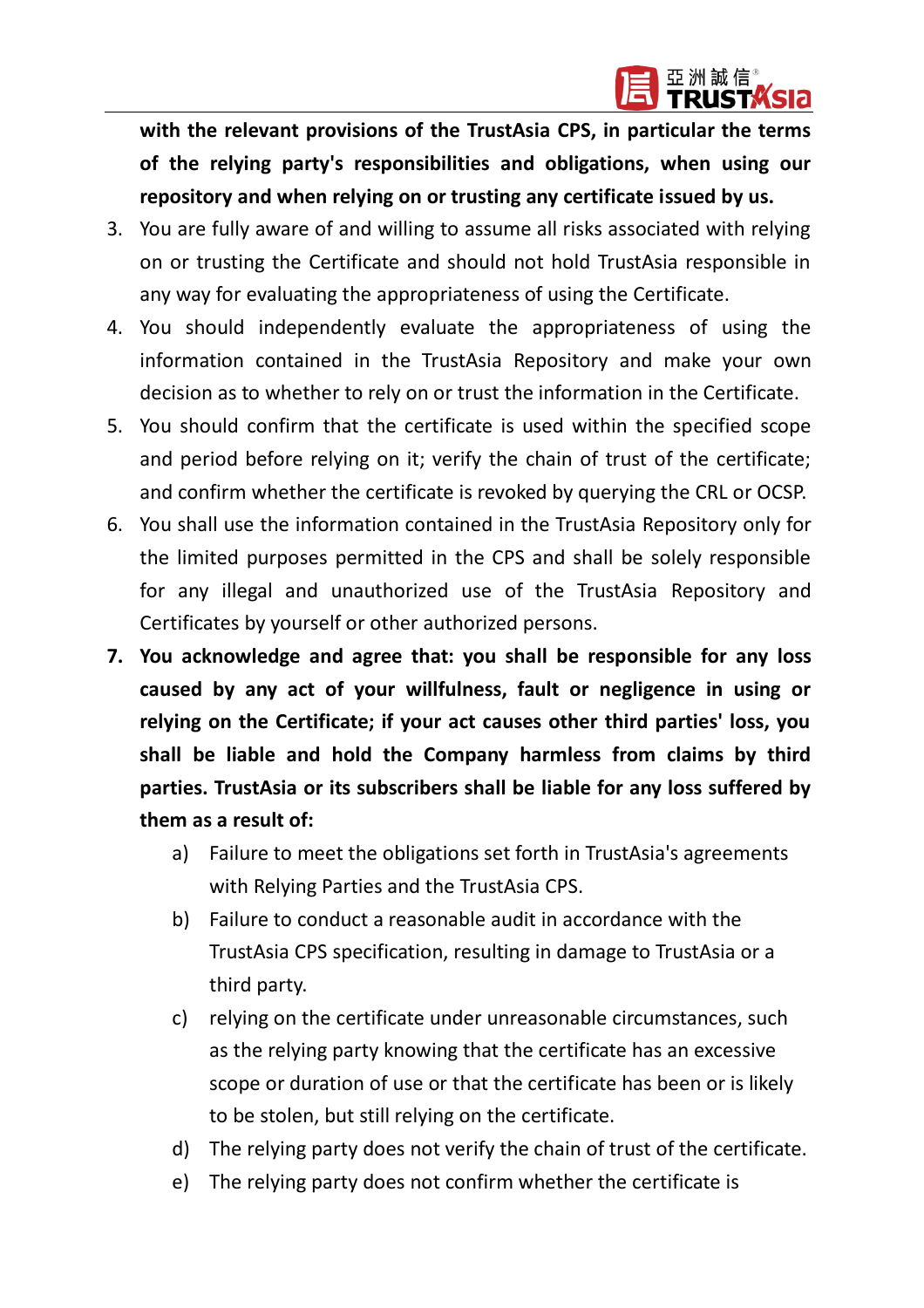

revoked by querying the CRL or OCSP.

8. You may not reject any published statements, changes, updates, upgrades, etc. from TrustAsia, including, but not limited to, modifications to policies and specifications; and additions and deletions to the Certificate Services.

#### 四、 **TrustAsia's Services and Commitments**

- 1. TrustAsia will provide you with certification services in accordance with this Agreement and the CPS (which is posted on the TrustAsia website (www.trustasia.com)).
- 2. after the certificate is issued, TrustAsia will provide certificate status inquiry service according to the relevant CPS regulations; after the certificate is revoked, TrustAsia will update the CRL according to the relevant CPS regulations. relying parties can inquire by themselves.
- 3. TrustAsia undertakes that the subscriber information contained in the certificate issued by it has been verified in accordance with CPS regulations.
- 4. To solve your problems in the process of using TrustAsia services, we will provide hotline service support. To ensure the quality of our services, TrustAsia has set up a service monitoring phone number: 86-21-58895880 and will respond to your comments and suggestions within one working day.

#### 五、 **TrustAsia's liability and disclaimer**

- 1. TrustAsia only assumes limited liability as defined by the CPS and to the extent of the indemnity provided by the CPS.
- 2. The relationship between TrustAsia and the Relying Party is not one of agent and principal, and the Relying Party has no right to impose fiduciary duties on TrustAsia by contract or otherwise.
- 3. TrustAsia shall not be liable for damages caused by the Relying Party and the Relying Party shall be solely responsible for such damages.
- 4. If a Subscriber misrepresents information to a Relying Party and the Relying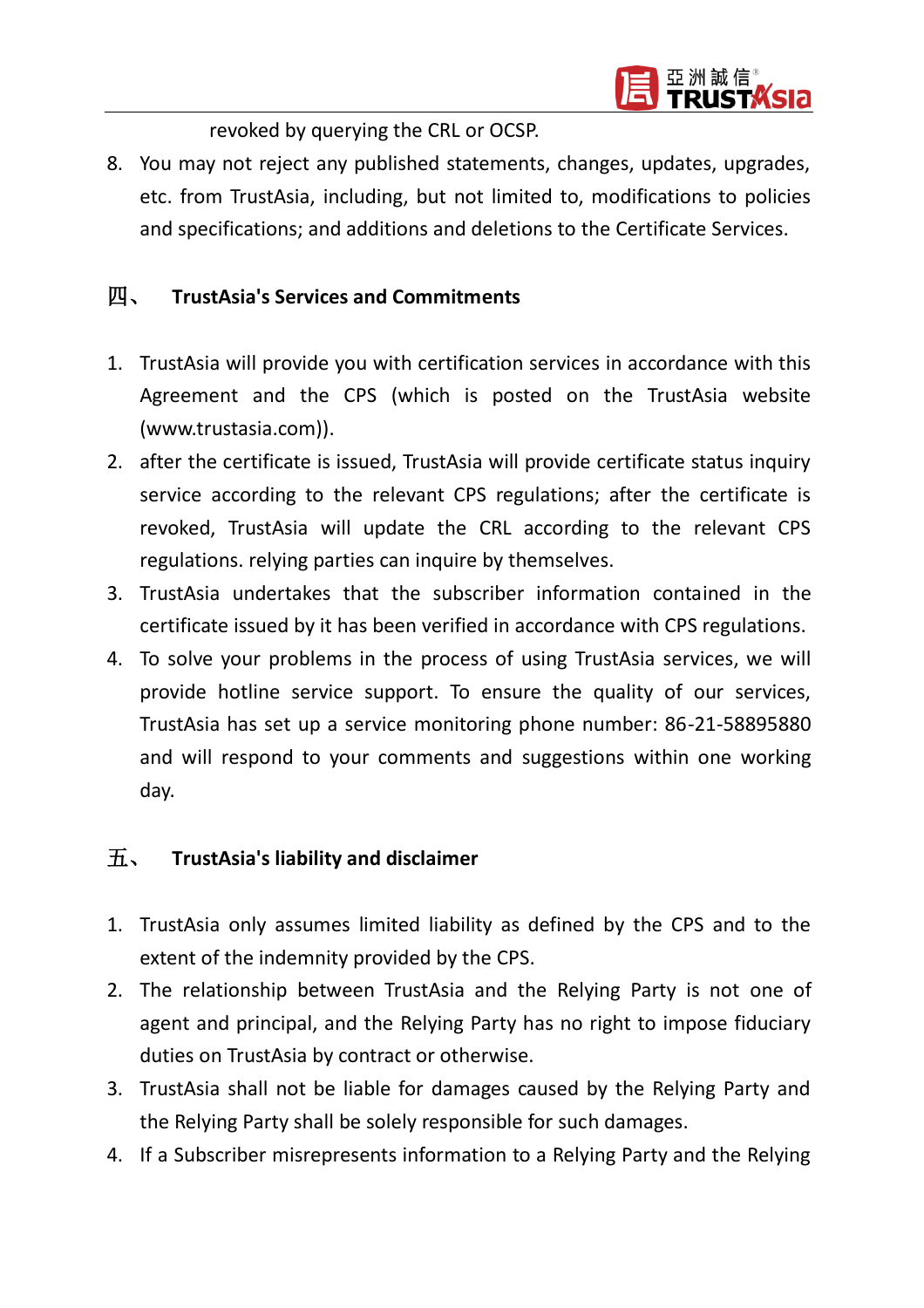

Party verifies one or more digital signatures with a Certificate and rightfully believes these representations, the Subscriber is responsible for the consequences of such actions and TrustAsia shall not be liable for them.

- **5. TrustAsia disclaims all warranties and obligations of any kind other than those expressly promised in this Agreement:**
	- **a) Does not guarantee the content of statements made by certificate subscribers, relying parties, other participants.**
	- **b) Does not guarantee any software used in certification activities.**
	- **c) Does not assume any responsibility for the application of the certificate beyond the specified purpose.**
	- **d) Does not assume responsibility for service interruptions due to force majeure, such as war, natural disasters, etc., and the resulting customer losses.**
	- **e) Does not assume responsibility for errors, delays, interruptions, inability to issue certificates, or suspension or termination of all or part of the certificate services due to technical failures such as equipment or network failures of TrustAsia. The causes of "technical failure" as defined in this subparagraph include, but are not limited to: associated units such as electricity, telecommunications, communications, hacker attacks, TrustAsia's equipment or network failures.**
	- **f) Subscribers are exempt from TrustAsia's liability in the event of a breach of TrustAsia's CPS commitment, or a breach of commitment by a relying party.**
	- **g) TrustAsia has carefully followed the Certificate practice Statement stipulated by national laws and regulations, and still losses are incurred.**

## 六、 **Intellectual Property Rights**

1. TrustAsia enjoys and retains all intellectual property rights to the certificate and all software provided by TrustAsia.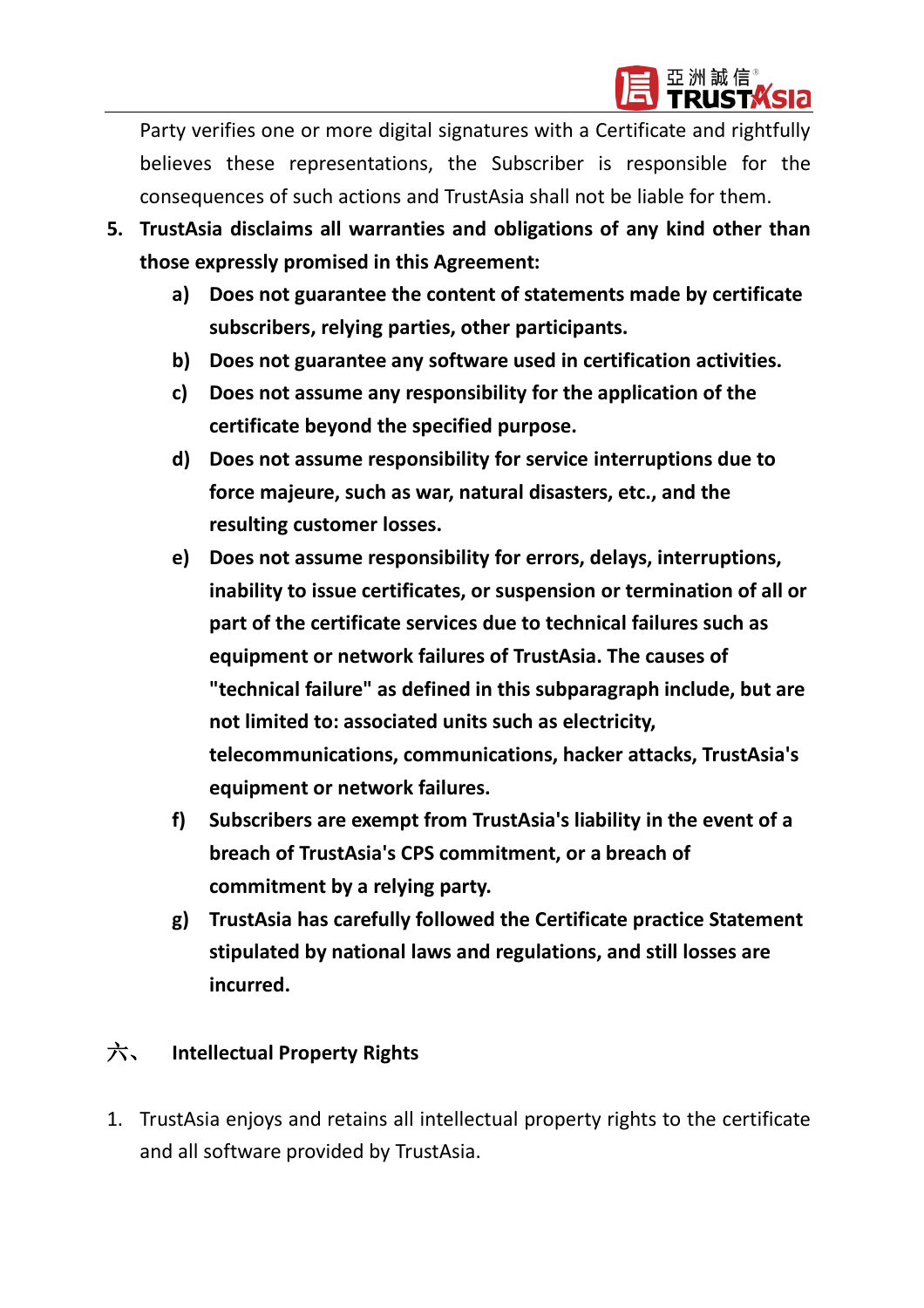

- 2. TrustAsia has the ownership, name right and benefit sharing right of the certificate system software.
- 3. TrustAsia has the right to decide which software system to use.
- 4. All information published on the TrustAsia website is the property of TrustAsia and cannot be reproduced by others for commercial use without written permission from TrustAsia.
- 5. The certificates and CRLs issued by TrustAsia are the property of TrustAsia and are subject to TrustAsia's control.
- 6. The external operational management strategies and specifications are the property of TrustAsia.
- 7. The DNs used to represent entities in the TrustAsia domain in the directory and the certificates issued to end entities in that domain are the property of TrustAsia.

### 七、 **Application of law and jurisdiction**

The laws of the People's Republic of China shall apply to the validity, interpretation, modification, execution and dispute resolution of this Agreement. Any dispute arising from this Agreement shall first be resolved by friendly consultation between the parties, and if the parties cannot agree, either party may apply to the Shanghai Arbitration Commission for arbitration in Shanghai in accordance with the rules of the Commission, and the arbitral award shall be final and binding on either party.

## 八、 **Others**

1. TrustAsia may update the terms of this Agreement at any time, and the updated Agreement shall replace the original terms of the Agreement. This Agreement may be amended without notice and Relying Parties are advised to frequently visit TrustAsia's website (www.trustasia.com) to keep abreast of TrustAsia's information regarding certificate management, CPS, and public announcements of changes to this Agreement.